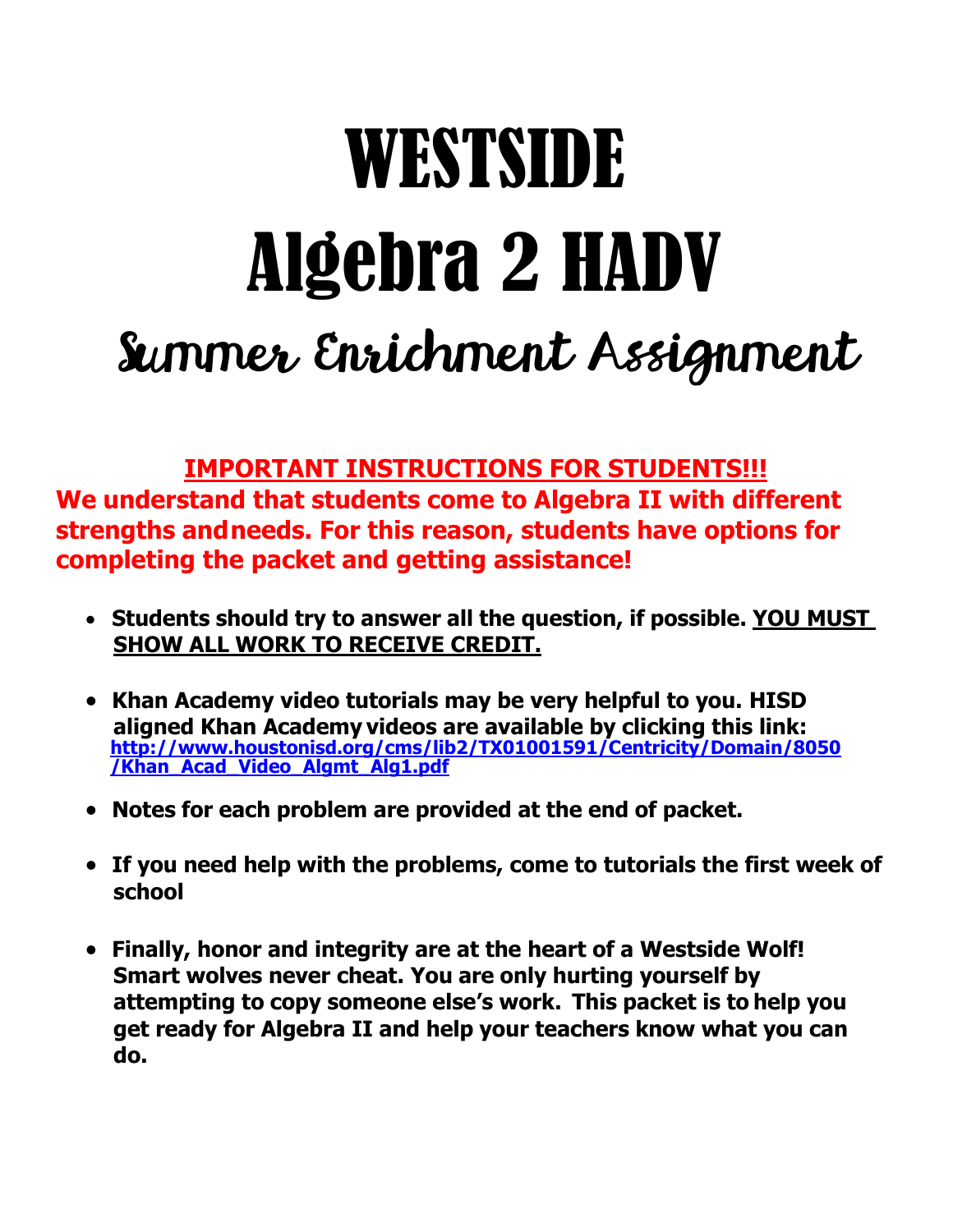*Algebra 2 Pre-AP Summer Packet*

#### *Solving Equations*

*Exercises: Solve each equation. Then check your solution. 1.*  $\frac{3}{4}k - 5 = \frac{1}{4}k - 1$ <br>2.  $3(a + 1) - 5 = 3a - 2$ 

#### *Solving Equations and Formulas*

*Exercises: Solve each equation or formula for the variable specified.*

3.  $7x + 3y = m$  *for y* **4.**  $xy + xz = 6 + a$  *for x* 

#### *Describe Number Patterns*

*5. Write an equation for the function in functional notation. Then complete the table.*

*6. Write an equation in functional notation.*



#### *Equations of Linear Functions*

*Exercise: Write an equation of the line in Standard Form with the given information. 7. Slope: -2, point (5, 3)*

X

#### *Exercise: Graph the function.*

*8. 3x + y = 2*y O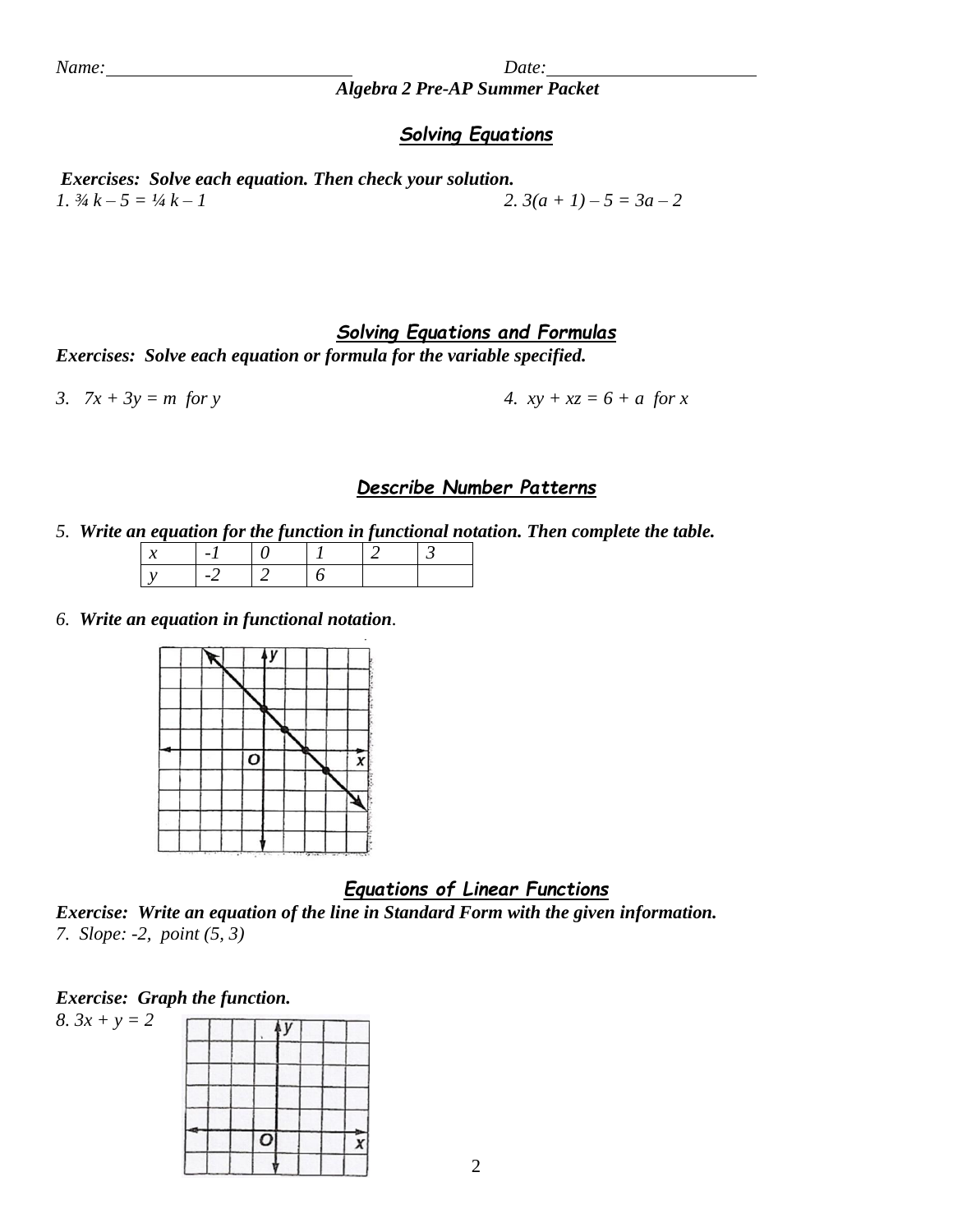#### *Graphing Systems of Equations*

*Exercises:*

*Graph each system of equations. Then determine whether the system has no solution, one solution, or infinitely many solutions. If the system has one solution, name it.*

9. 
$$
2x + y = 6
$$

$$
2x - y = -2
$$



#### *Solving Systems of Equations by Substitution & Elimination*

*Exercises: Use substitution or elimination to solve each system of equations. If the system does not have exactly one solution, state whether it has no solution or infinitely many solutions.*

*10.*  $y = 4x$  *11.*  $2m - 3n = 14$  $3x - y = 1$  *m* +  $3n = -11$ 

| 12. $-2g(g^2 - 2g + 2)$ | Multiplying a Polynomial by a Monomial |
|-------------------------|----------------------------------------|
| 12. $-2g(g^2 - 2g + 2)$ | 13. $3x(x^4 + x^3 + x^2)$              |

# *Factoring Using the Greatest Common Factor*

*Exercises: Factor each polynomial.*

14. 
$$
55p^2 - 11p^4 + 44p^5
$$
  
15.  $14y^3 - 28y^2 + y$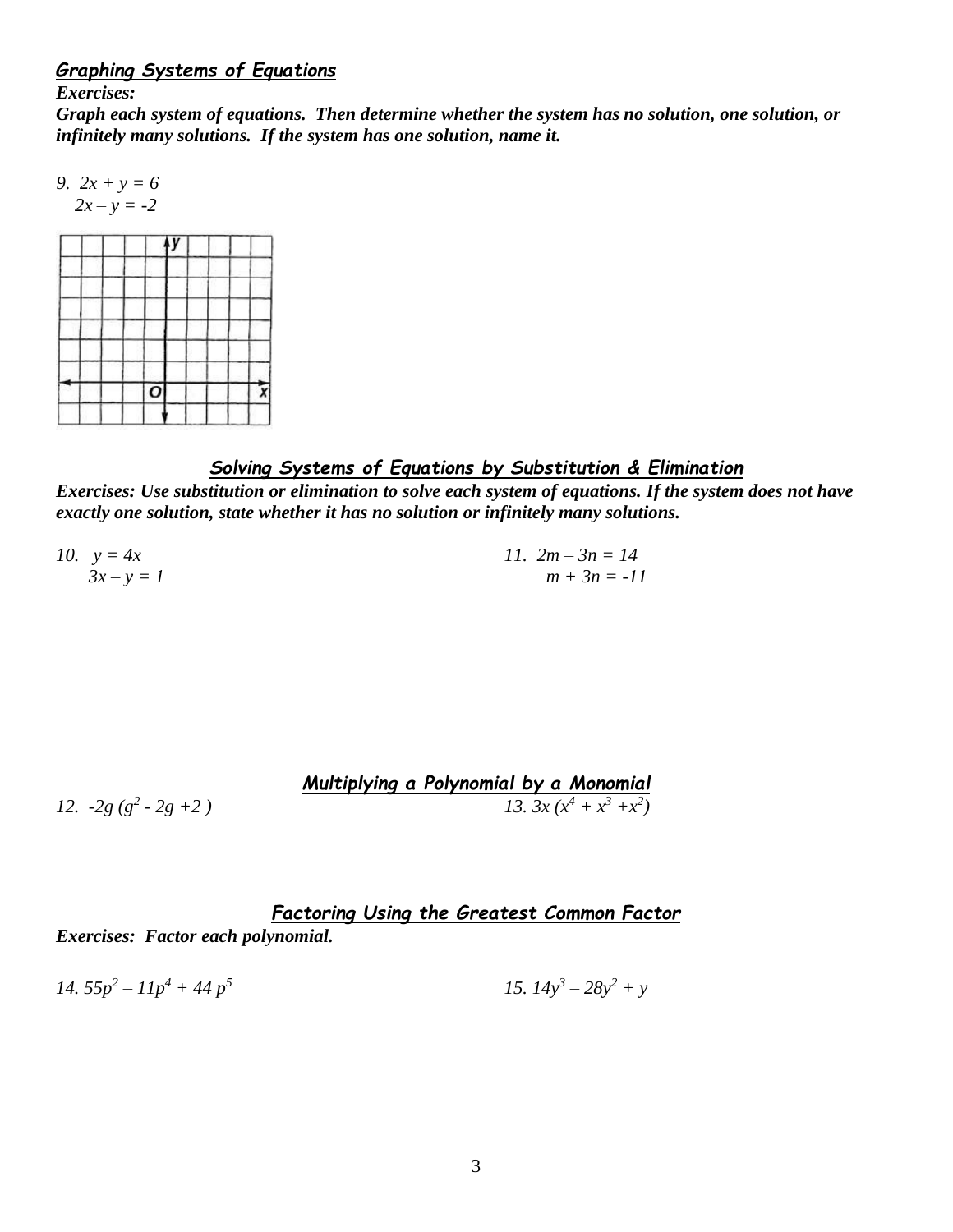*Exercises: Find each product.*

*16.*  $(y + 5)(y + 2)$  *17.*  $(2x - 1)(x + 5)$ 

*Factoring Trinomials: x <sup>2</sup> +bx +c & ax<sup>2</sup> +bx +c Exercises: Factor each trinomial, if possible. If the trinomial cannot be factored using integers, write prime.*

*18.. x 2*

 $19.3x^2 + 2x - 8$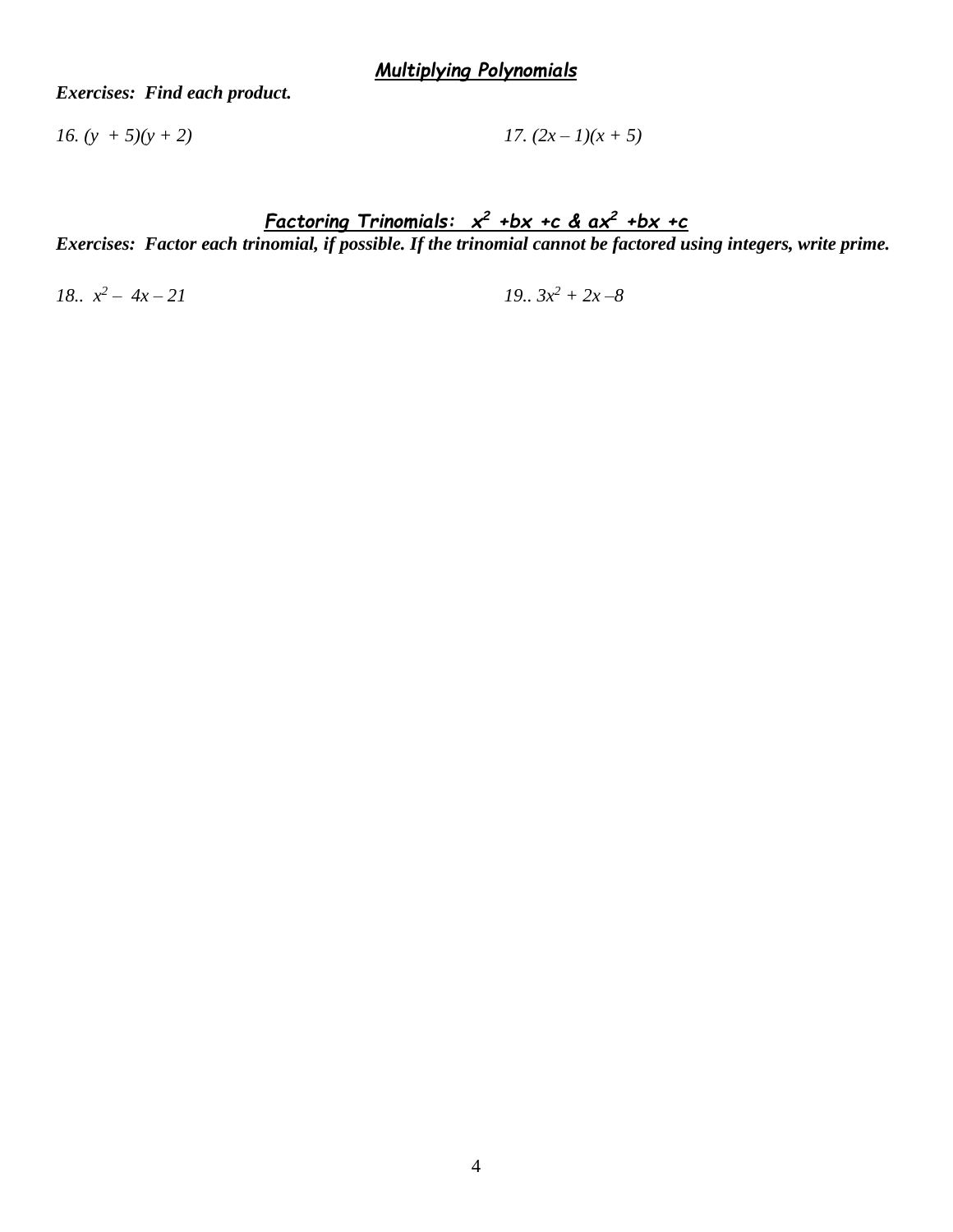# *Solving Equations*

|                                                                                     | OUTTING CYUU GIVIIJ                                                       |                                                                                                   |                                  |  |  |  |  |
|-------------------------------------------------------------------------------------|---------------------------------------------------------------------------|---------------------------------------------------------------------------------------------------|----------------------------------|--|--|--|--|
| Addition Property of Equality                                                       | For any numbers $a$ , $b$ , and $c$ , if $a = b$ , then $a + c = b + c$ . |                                                                                                   |                                  |  |  |  |  |
| Subtraction Property of Equality                                                    |                                                                           | For any numbers a, b, and c, if $a = b$ , then $a - c = b - c$ .                                  |                                  |  |  |  |  |
| Multiplication Property of Equality                                                 | For any numbers $a, b,$ and $c,$ if $a = b$ , then $ac = bc$ .            |                                                                                                   |                                  |  |  |  |  |
| Division Property of Equality                                                       |                                                                           | For any numbers a, b, and c, with $c \ne 0$ , if $a = b$ , then $\underline{a} = \underline{b}$ . |                                  |  |  |  |  |
|                                                                                     |                                                                           | с                                                                                                 | с                                |  |  |  |  |
| Example 1                                                                           |                                                                           | Example 2                                                                                         |                                  |  |  |  |  |
| <i>Solve:</i> $3 \frac{1}{2} p = 1 \frac{1}{2}$                                     |                                                                           | <i>Solve:</i> $-5n = 60$                                                                          | Original equation                |  |  |  |  |
|                                                                                     | Original equation                                                         | $\frac{-5n}{-5} = \frac{60}{-5}$                                                                  | Divide both sides by -5 or       |  |  |  |  |
| $\frac{7}{2} p = \frac{3}{2}$                                                       |                                                                           |                                                                                                   | multiply both sides by $-1/5$    |  |  |  |  |
|                                                                                     | Rewrite each mixed number as                                              |                                                                                                   |                                  |  |  |  |  |
|                                                                                     | an improper fraction                                                      | $n = -12$                                                                                         | Simplify                         |  |  |  |  |
| $\frac{2}{7}\left(\frac{7}{2}p\right)=\left(\frac{3}{2}\right)\frac{2}{7}$          | Multiply each side by the                                                 | <b>Check:</b> $-5(-12) = 60$                                                                      | Substitute solution for variable |  |  |  |  |
|                                                                                     | reciprocal of 7/2.                                                        | $60 = 60$                                                                                         | Left Hand Side = $Right$ Hand    |  |  |  |  |
|                                                                                     |                                                                           |                                                                                                   | Side                             |  |  |  |  |
| $p = \frac{1}{\sqrt{3}}$                                                            | Simplify                                                                  |                                                                                                   | $LHS = RHS$<br>correct           |  |  |  |  |
|                                                                                     |                                                                           |                                                                                                   |                                  |  |  |  |  |
| Check: $3 \frac{1}{2} \begin{pmatrix} 3 \\ 1 \\ 7 \\ 7 \\ 2 \\ 4 \end{pmatrix} = 3$ | Substitute solution for variable                                          |                                                                                                   |                                  |  |  |  |  |
|                                                                                     |                                                                           |                                                                                                   |                                  |  |  |  |  |
|                                                                                     | Rewrite each mixed number as                                              |                                                                                                   |                                  |  |  |  |  |
|                                                                                     | an improper fraction                                                      |                                                                                                   |                                  |  |  |  |  |
|                                                                                     |                                                                           |                                                                                                   |                                  |  |  |  |  |
|                                                                                     | Left Hand Side $=$ Right Hand<br>Side                                     |                                                                                                   |                                  |  |  |  |  |
|                                                                                     | $LHS = RHS$<br>correct                                                    |                                                                                                   |                                  |  |  |  |  |
|                                                                                     |                                                                           |                                                                                                   |                                  |  |  |  |  |

*To solve an equation with the same variable on each side, first use the Addition or the Subtraction Property of Equality to get* the variable on just one side of the equation. Then use the Multiplication or Division Property of Equality to solve the equation.

| Example 1                        | Example 2                                                               | Example 3                          |
|----------------------------------|-------------------------------------------------------------------------|------------------------------------|
| <i>Solve:</i> $5y - 8 = 3y + 12$ | <i>Solve:</i> $-11 - 3y = 8y + 1$                                       | Solve: $4(2a-1) = -10(a-5)$        |
| $5y - 8 - 3y = 3y + 12 - 3y$     | $-11 - 3y + 3y = 8y + 1 + 3y$                                           | $8a-4 = -10a + 50$                 |
| $2y-8=12$                        | $-II = IIy + I$                                                         | $8a-4+10a = -10a+50+10a$           |
| $2y-8+8=12+8$                    | $-11 -1 = 11y + 1 -1$                                                   | $18a - 4 = 50$                     |
| $2y = 20$                        | $-I2 = I1v$                                                             | $1 \ \ 8a - 4 + 4 = 50 + 4$        |
| $\frac{2y}{2} = \frac{20}{2}$    | $-12 = 11y$                                                             | $18a = 54$                         |
|                                  | $11$ $11$                                                               | <u> 18a = 54</u>                   |
| $y = 10$                         | $\frac{12}{-}$ = y or -1 $\frac{1}{-}$ = y                              | 18 18                              |
|                                  |                                                                         | $a = 3$                            |
| <b>Check:</b> $5y - 8 = 3y + 12$ | 11                                                                      |                                    |
| $5(10) - 8 = 3(10) + 12$         | <b>Check:</b> $-11 - 3y = 8y + 1$                                       | <b>Check:</b> $4(2a-1) = -10(a-5)$ |
| $50 - 8 = 30 + 12$               | $-11 - 3\left(\frac{-12}{11}\right) = 8\left(\frac{-12}{11}\right) + 1$ | $4(2(3)-1) = -10(3-5)$             |
| $42 = 42$                        |                                                                         | $4(6-1) = -10(-2)$                 |
| $LHS = RHS$<br>correct           |                                                                         | $4(5) = 20$                        |
|                                  | 11<br>$-11$                                                             | $20 = 20$                          |
|                                  |                                                                         | $LHS = RHS$<br>correct             |
|                                  |                                                                         |                                    |
|                                  | $\frac{-121}{11} + \frac{36}{11} = \frac{-96}{11} + \frac{11}{11}$      |                                    |
|                                  | $-85 - 85$                                                              |                                    |
|                                  | 11<br><sup>11</sup>                                                     |                                    |
|                                  | $LHS = RHS$<br>correct                                                  |                                    |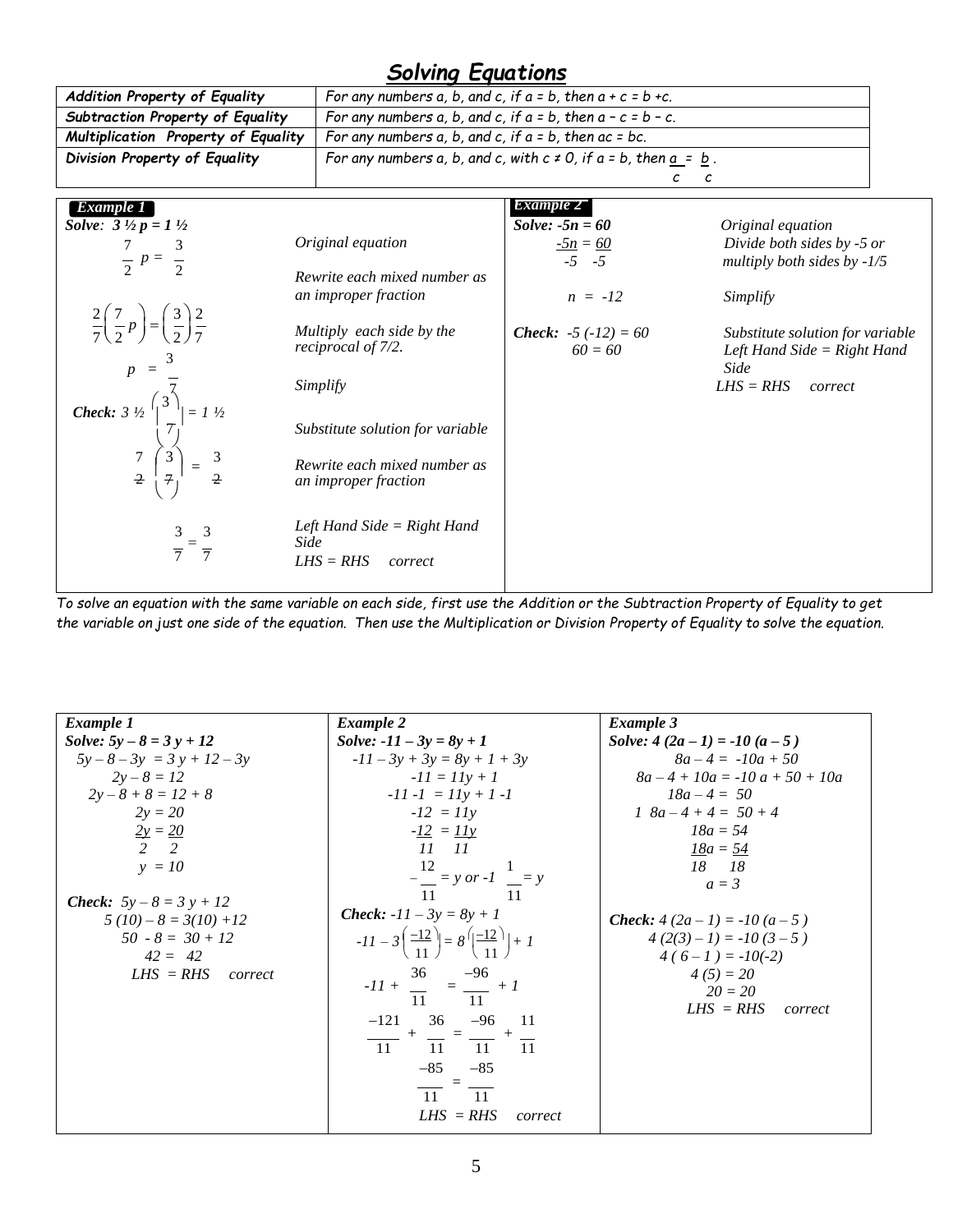#### *Solving Equations and Formulas*

*Solve for variables: sometimes you may want to solve an equation such as V = lwh for one of its variables. For* example, if you know the values of V, w, and h, then the equation  $1 = V$  is more useful for finding the value of 1. *wh*

| Solve $2x-4y=8$ for y.<br>Example 1 | <b>Bxample 2</b> Solve $3m - n = km - 8$                           |
|-------------------------------------|--------------------------------------------------------------------|
| $2x-4y=8$                           | $3m - n = km - 8$                                                  |
| $2x-4y-2x = 8-2x$                   | $3m - n - km = km - 8 - km$                                        |
| $-4y = 8 - 2x$                      | $3m - n - km = -8$                                                 |
| $-4y = 8 - 2x$                      | $3m - n - km + n = -8 + n$                                         |
| $-4$ $-4$                           | $3m - km = -8 + n$                                                 |
| $y = 8 - 2x$ or $2x - 8$            | $m(3-k) = -8 + n$                                                  |
| $-4$ $4$                            | $m(3-k) = -8 + n$                                                  |
|                                     | $3-k$ $3-k$                                                        |
|                                     |                                                                    |
|                                     | $m = -8 + n$ , or $n - 8$                                          |
|                                     | $3-k$ $3-k$                                                        |
|                                     | Since division by 0 is undefined, $3 - k \neq 0$ , or $k \neq 3$ . |

### *Describe Number Patterns*

Write Equations: Sometimes a pattern can lead to a general rule that can be written as an equation. *Example: Suppose you purchased a number of packages of blank CDs. If each package contains 3 CDs, you could make a chart to show the relationship between the number of packages of compact disks and the number of disks purchased. Use x for the number of packages and y for the number of compact disks.*

*Make a table of ordered pairs for several points of the graph.*

| Number of     |  |    |  |
|---------------|--|----|--|
| packages      |  |    |  |
| Number of CDs |  | 1つ |  |

*The difference in the x values is 1, and the difference in the y values is 3. This pattern shows that y is always* three times x. This suggests the relation  $y = 3x$ . Since the relation is also a function, we can write the equation in *functional notation as f(x) = 3x.*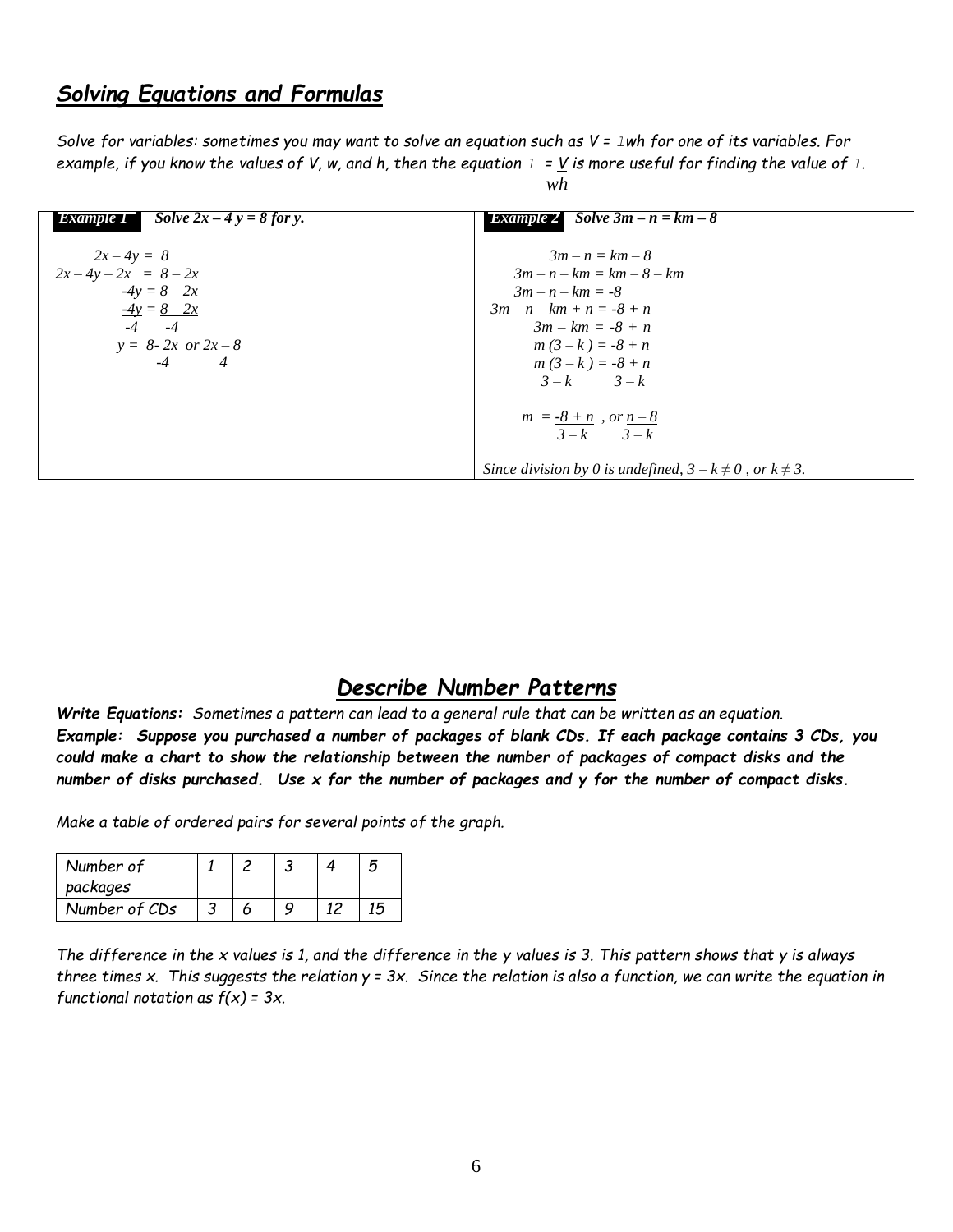# *Equations of Linear Functions*

| <b>Standard Form</b> | $Ax + By = C$                                                                                                                    |
|----------------------|----------------------------------------------------------------------------------------------------------------------------------|
| Slope-Intercept Form | $y = mx + b$ , where m is the given slope and b is the y-intercept                                                               |
| Point-Slope Form     | y-y <sub>1</sub> = m (x - x <sub>1</sub> ), where m is the given slope and (x <sub>1</sub> , y <sub>1</sub> ) is the given point |

*y = -4x + 3 +4x +4x*  $4x + y = 3$ 

| Example 2: Graph $3x - 4y = 8$     |                                                      |  |  |  |  |
|------------------------------------|------------------------------------------------------|--|--|--|--|
| $3x - 4y = 8$                      | Original equation                                    |  |  |  |  |
| $-4y = -3x + 8$<br>$-4y = -3x + 8$ | Subtract 3x from each side<br>Divide each side by -4 |  |  |  |  |
| -4<br>$y = \frac{3}{4}x - 2$       | Simplify                                             |  |  |  |  |

The y-intercept of y =  $3/4x$  - 2 is -2 and the slope is  $\frac{3}{4}$ . So graph the point (0, -2). From this point, move up *3 units and right 4 units. Draw a line passing through both points.*

# *Graphing Systems of Equations*

*Solve by Graphing One method of solving a system of equations is to graph the equations on the same coordinate plane.*

*Example: Graph each system of equations. Then determine whether the system has no solution, one solution, or infinitely many solutions. If the system has one solution, name it.*

*a. x + y = 2 x – y = 4*

> *The graphs intersect. Therefore, there is one solution. The point (3, -1) seems to lie on both lines. Check this estimate by replacing x with 3 and y with -1 in each equation.*

*x + y = 2*  $3 + (-1) = 2 \sqrt{ }$  $x - y = 4$ *3 – (-1) = 3 + 1 or 4 The solution is (3,-1).*

*b. y = 2x + 1*

*2y = 4x + 2*

*The graphs coincide. Therefore there are infinitely many solutions.*



| $= 2x + 1$ |  | $\overline{2v} = 4$ | $x + 2$ |  |
|------------|--|---------------------|---------|--|
|            |  |                     |         |  |
|            |  |                     |         |  |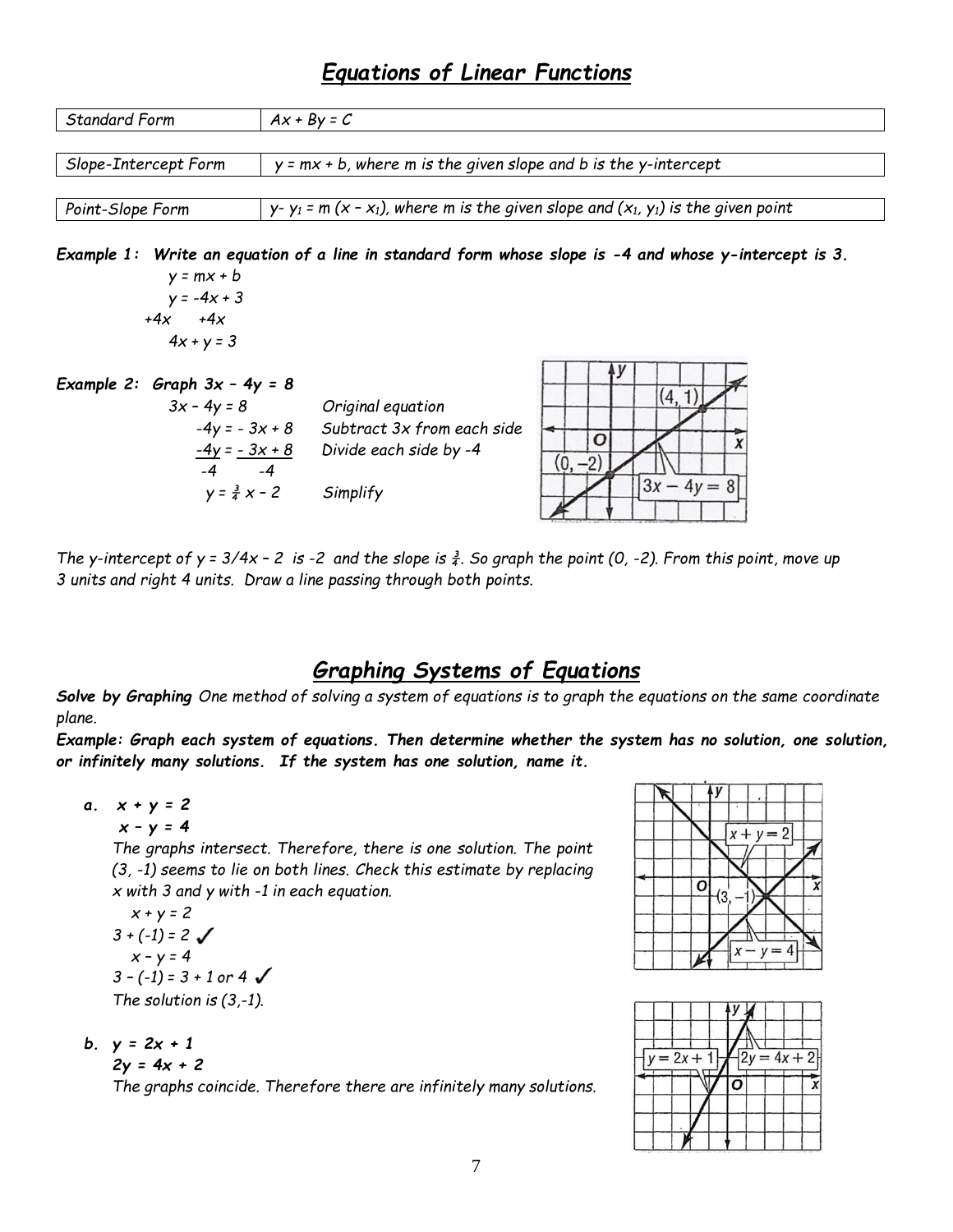# *Solving Systems of Equations by Substitution*

*Example 1: use substitution to solve they system of equations. y = 2x 4x – y = -4 Substitute 2x for y in the second equation. 4x – y = -4 second equation*  $4x - 2x = -4$   $y = 2x$ *2x = -4 combine like terms x = -2 Divide each side by 2 and simplify. Use y = 2x to find the value of y. y = 2x First equation y = 2(-2) x = -2 y = -4 simplify The solution is (-2,-4). Example 2: Solve for one variable, then substitute. x + 3y = 7 2x – 4y = -6 Solve the first equation for x since the coefficient of x is 1. x + 3y = 7 First equation x + 3y – 3y = 7 – 3y Subtract 3y from each side x = 7 – 3y Simplify Find the value of y by substituting 7 – 3y for x in the second equation. 2x – 4y = -6 Second equation 2(7- 3y) – 4y = -6 x = 7 – 3y 14 - 6 y – 4y = -6 Distributive Property 14 - 10y = -6 Combine like terms. 14 – 10y – 14 = -6 -14 Subtract 14 from each side. -10y = -20 Simplify. y = 2 Divide each side by -10 and simplify. Use y = 2 to find the value of x. x = 7- 3y x = 7 – 3(2)*

*x = 1 The solution is (1, 2).*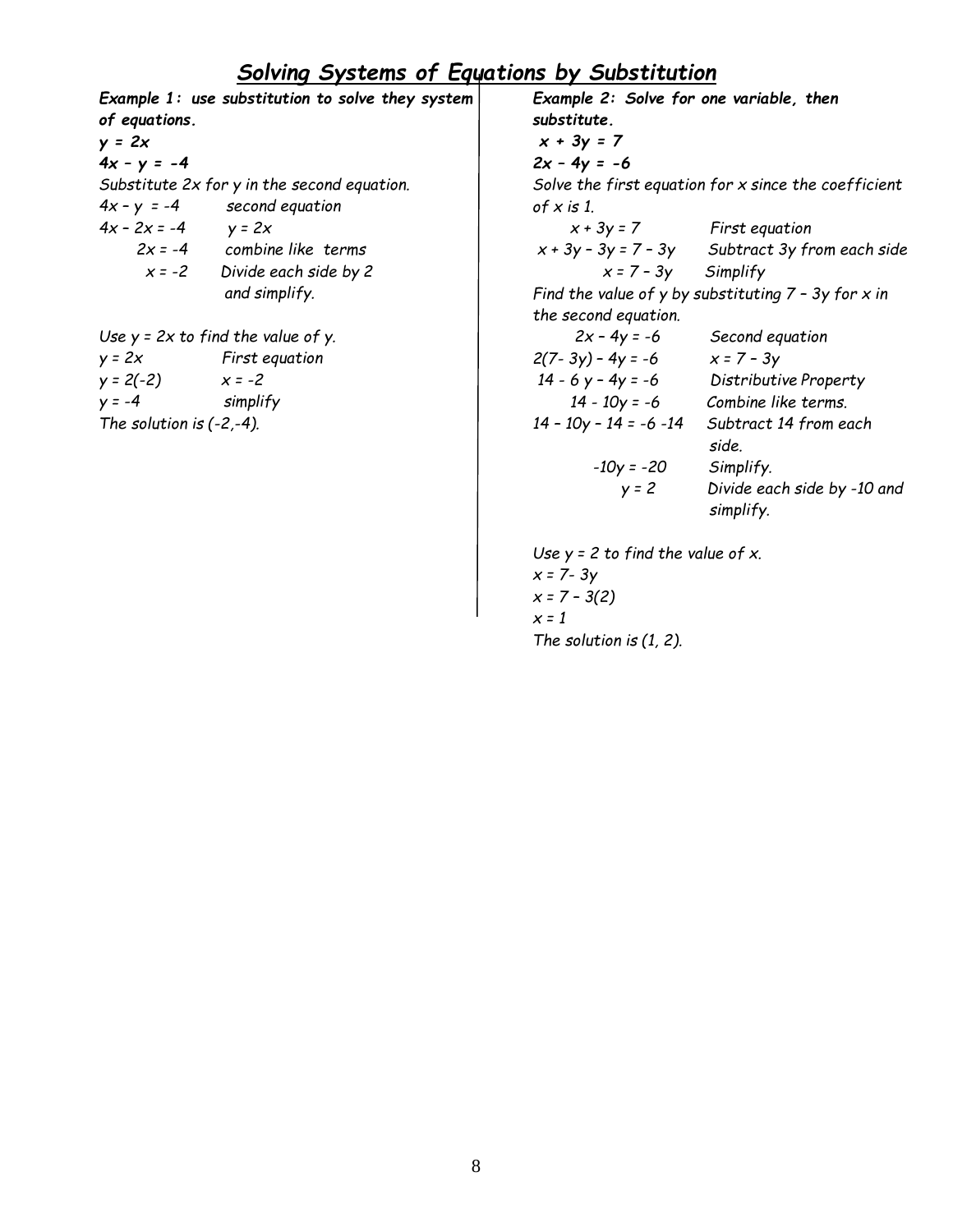### *Elimination Using Addition*

*Elimination Using Addition: In systems of equations in which the coefficients of the x or y terms are additive inverses, solve the system by adding the equations. Because one of the variables is eliminated, this method is called elimination.*

*Example 1: Use addition to solve the system of equations x – 3y = 7 3x + 3y = 9 Write the equations in column form and add to eliminate y. x – 3y = 7 (+) 3x+ 3y = 9 4x = 16*  $4x = 16$ *4 4 x = 4 Substitute 4 for x either equation and solve for y. 4x – 3 y = 7 4 – 3y – 4 = 7 – 4 -3y = 3 -3 -3 y = -1 The solution is (4, -1).*

*Example 2: The sum of two numbers is 70 and their difference is 24. Find the numbers.*

*Let x represent one number and y represent the other number.*

$$
x + y = 70
$$
\n
$$
\frac{(+)}{2x - y = 24}
$$
\n
$$
2x = 94
$$
\n
$$
\frac{2x}{2} = \frac{94}{2}
$$
\n
$$
x = 47
$$
\nSubstitute 47 for x in either equation.

\n
$$
47 + y = 70
$$
\n
$$
47 + y - 47 = 70 - 47
$$
\n
$$
y = 23
$$
\nThe numbers are 47 and 23.

## *Multiplying a Polynomial by a Monomial*

Product of Monomial and Polynomial: The Distributive Property can be used to multiply a polynomial by a *monomial. You can multiply horizontally or vertically. Sometimes multiplying results in like terms. The products can be simplified by combining like terms.*

*Example 1: Find -3x<sup>2</sup> (4x<sup>2</sup> + 6x – 8). -3x<sup>2</sup> (4x<sup>2</sup> + 6x – 8) = -3x<sup>2</sup> (4x<sup>2</sup> ) + (-3x<sup>2</sup> )(6x)-(-3x<sup>2</sup> )(8) = -12x<sup>4</sup> + (-18x<sup>3</sup> ) – (-24x<sup>2</sup> ) = -12x<sup>4</sup> - 18x<sup>3</sup> + 24x<sup>2</sup>*

*Example 2: Simplify -2(4x<sup>2</sup> + 5x) – x (x<sup>2</sup> + 6x) -2(4x<sup>2</sup> + 5x) – x (x<sup>2</sup> + 6x) = -2(4x<sup>2</sup> ) + (-2)(5x) + (-x)(x<sup>2</sup> ) + (-x)(6x) = -8x <sup>2</sup> + (-10x) + (-x 3 ) + (-6x<sup>2</sup> ) = (-x 3 ) + [ -8x<sup>2</sup> + (-6x<sup>2</sup> )] + (-10x) = -x 3 – 14x<sup>2</sup> – 10x*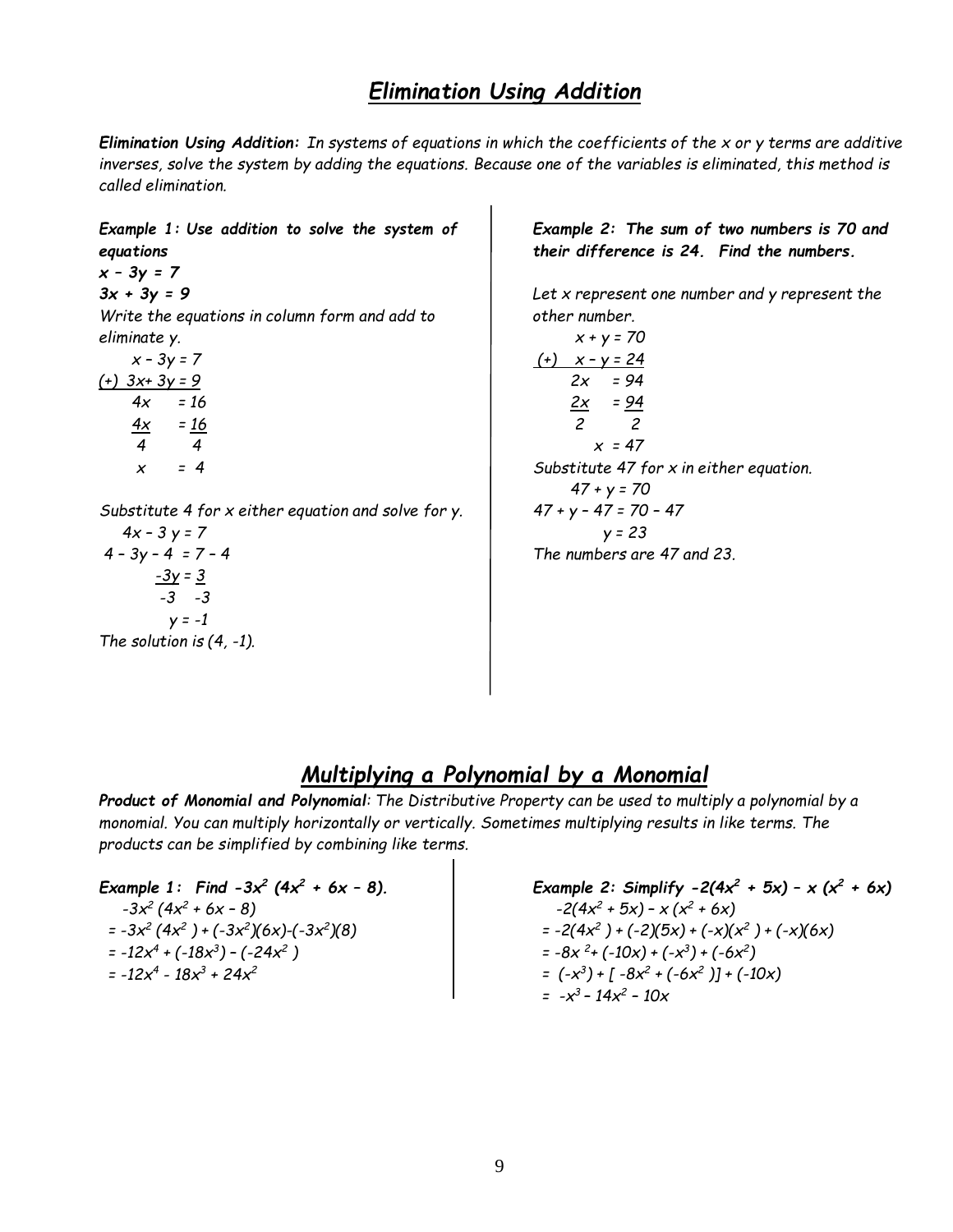# *Factoring Using the Greatest Common Factor*

*Example 1: Use GCF to factor 12mn + 80m<sup>2</sup> Find the GCF of 12mn and 80m<sup>2</sup> 12mn = 2∙ 2∙ 3∙ m ∙ n 80 m 2 = 2 ∙2 ∙ 2 ∙ 2∙ 5 m ∙ m GCF = 2 ∙ 2 ∙ m or 4m Write each term as the product of the GCF and its remaining factors. 12mn + 80m<sup>2</sup> = 4m (3 ∙ n) + 4m (2 ∙ 2 ∙ 5 ∙ m) = 4m (3n) + 4m (20m) = 4m (3n + 20 m) 12mn + 80m<sup>2</sup> = 4m (3n + 20 m)*

*Example 2: Factor 6ax + 3ay + 2bx + by by grouping. 6ax + 3ay + 2bx + by = (6ax + 3ay) + (2bx + by) = 3a (2x + y) + b (2x + y) = (3a + b)( 2x + y) Check using the FOIL method. (3a + b )(2x + y) = 3a(2x) + (3a)(y) + (b)(2x) + (b)(y)*

#### *= 6ax + 3ay + 2bx + by*

# *Multiplying Polynomials*

*Multiply Binomials: To multiply two binomials, you can apply the Distributive Property twice. You can use FOIL (First, Outer, Inner and Last) method.*

*Example 1: Find (x + 3)(x – 4) (x + 3)(x – 4) = x (x – 4) + 3 (x – 4) = (x)(x) + x (-4) + 3(x) + 3(-4) = x 2 – 4x + 3x – 12 = x 2 – x – 12*

*Example 2: Find (x – 2) (x + 5) using FOIL method. (x – 2) (x + 5) First Outer Inner Last = (x)(x) + (x)(5) +(-2) (x) +(-2)(5) = x 2 + 5x + (-2x) – 10 = x 2 + 3x – 10*

# *Factoring Trinomials: x <sup>2</sup> +bx +c*

Factor  $x^2$  +bx +c : To factor a trinomial of the form  $x^2$  +bx +c, find two integers m and n, whose sum is equal *to b and whose product is equal to c.*

#### *Example 1: Factor each trinomial.*

*a. x 2 + 7x + 10*

*In this trinomial, b = 7 and c = 10. Factors of 10 Sum of Factors*

| - 71 1<br>$\mathbf{I}$ |  |
|------------------------|--|
| 2, 5                   |  |
| -                      |  |

*x 2 + 7x + 10 = (x + 5)(x + 2)*

*b. x 2 - 8x + 7*

*In this trinomial, b = -8 and c = 7. Notice that m + n is negative and mn is positive, so m and n are both negative. Since -7 + (-1) = -8 and (-7)(-1) = 7, m = -7 and n = -1. x 2 – 8x + 7 = (x – 7)(x – 1)*

*Example 2: Factor x <sup>2</sup> + 6x – 16*

*In this trinomial, b = 6 and c = -16. This means m + n is positive and mn is negative. Make a list of the factors of -16, where one factor of each pair is positive.*

| Factors of -16 | Sum of Factors |
|----------------|----------------|
| 1, -16         | -15            |
| $-1$ , 16      | 15             |
| $2, -8$        | -6             |
| $-2, 8$        |                |

*Therefore, m = -2 and n = 8. x 2 + 6x – 16 = (x – 2)(x + 8)*